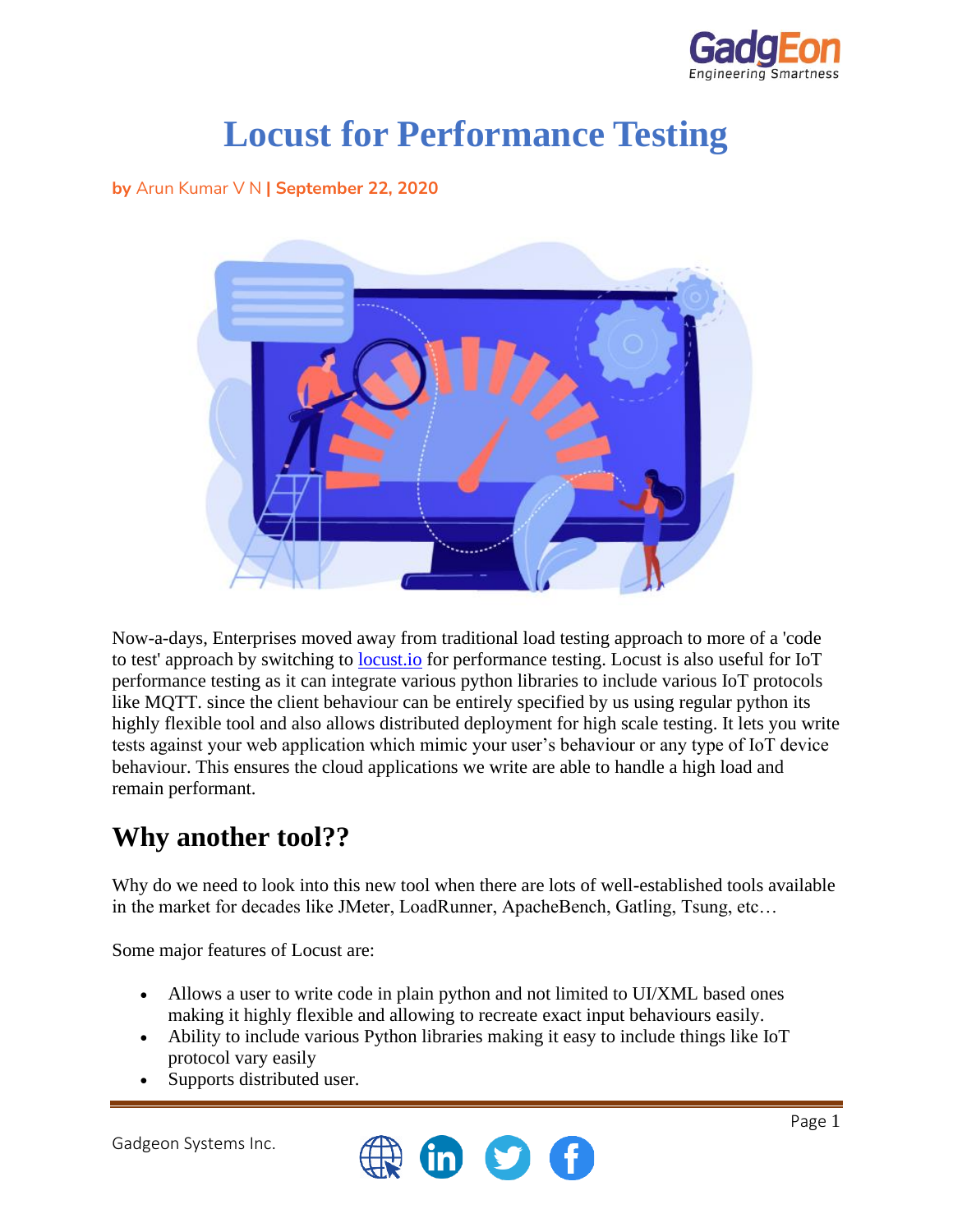

- Supports default HTML + JS based reporting.
- Open to test other systems by writing clients.
- Supports user to write code in other languages using **locust slave**, like **boomer** if needed.
- Open source under the MIT license.
- Locust is completely event-based, and therefore it's possible to support thousands of concurrent users on a single machine. In contrast to many other event-based apps, it doesn't use callbacks. Instead, it uses light-weight processes, through gevent.
- Green-let threads allows a user to write an expressive scenario in Python without complicating your code with callbacks.

A quick comparison between Locust and Jmeter is as below

|                                 | Locust                                                           |                                          |
|---------------------------------|------------------------------------------------------------------|------------------------------------------|
| <b>Topics</b>                   |                                                                  | <b>Jmeter</b>                            |
| Platform/Operating<br>System    | Any                                                              | Any                                      |
| Open Source/License             | Yes. MIT Licensed                                                | Yes. Apache 2.0 Licensed                 |
| <b>Supported Protocols</b>      | Primarily HTTP and supports<br>everything using a custom script. | HTTP, JDBC, FTP, LDAP,<br>SMTP and more. |
| Support of "Test as<br>Code"    | Strong(Python)                                                   | Moderate(Java)                           |
| <b>Concurrent Users</b>         | <b>Efficient and powerful</b>                                    | Moderate                                 |
| <b>Resources</b><br>Consumption | Less $(1X)$                                                      | More(GUI - 30X Non-GUI -<br>14X)         |
| Ramp-up Flexibility             | Customization using code                                         | Yes.                                     |
| <b>GUI</b>                      | N <sub>o</sub>                                                   | Yes                                      |

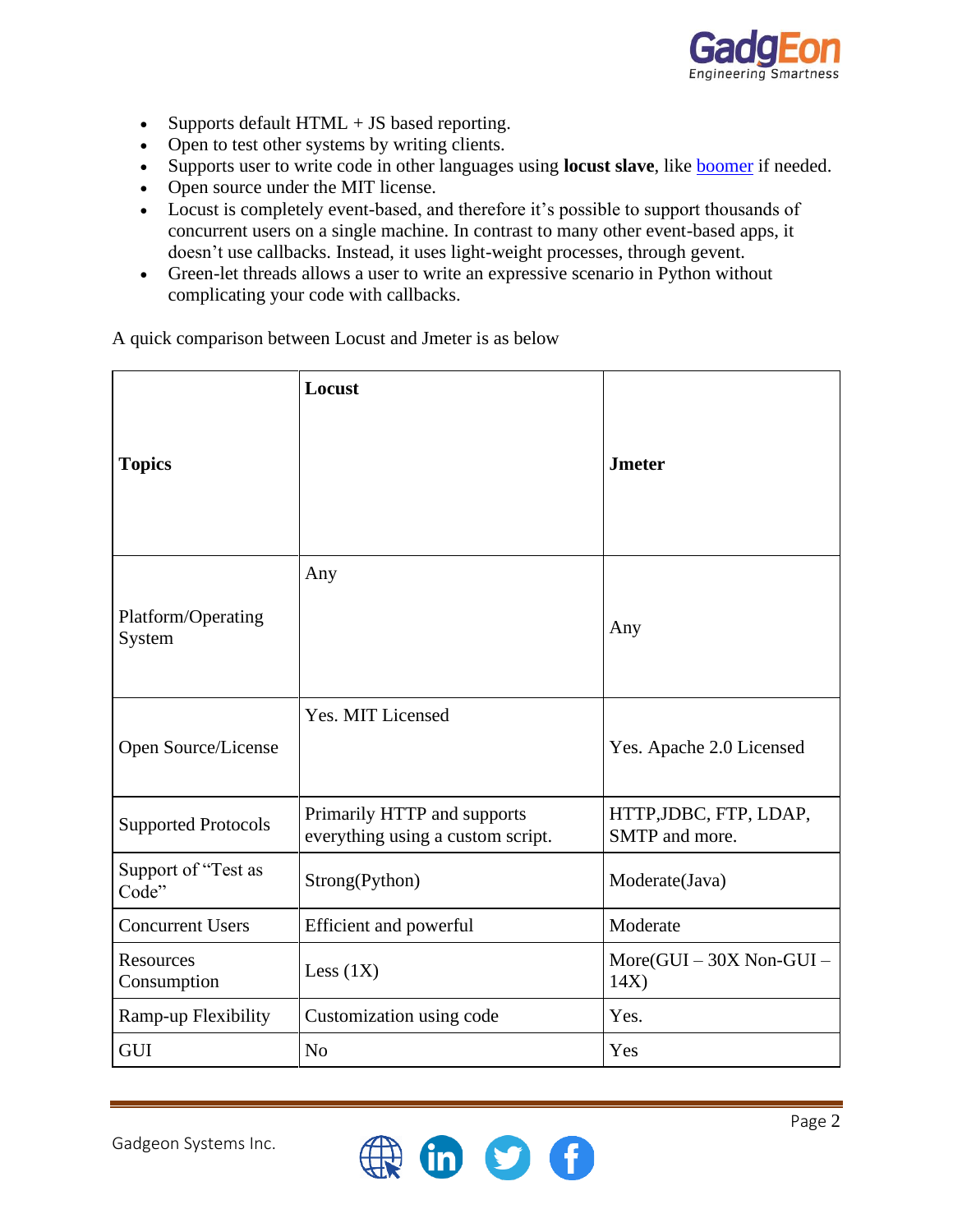

| <b>Execution Monitoring</b> | Console<br>Web | Console<br>File<br>Graphs<br>Desktop client<br>Custom plugins |
|-----------------------------|----------------|---------------------------------------------------------------|
| Recording<br>Functionality  | N <sub>o</sub> | Yes                                                           |
| Easy to Use VCS             | Yes.           | N <sub>o</sub>                                                |

## **LOCUST ARCHITECTURE:**

The execution flow starts with the main function of the python file(main.py). Locust class is parsed and associated weight tasks(functions) are parsed and stored. Locust browser client works with python standard library urllib2 to manage the HTTP requests. The "browser" that is used by the simulated users is defined in clients.py. When a request is executed the time until a response has been received is recorded. Locust is implemented using events. When a request is finished, an event is fired to allow the stats module to store a response time or possibly a failure. Each simulated users run in Green-let threads. A green-let is actually not a real thread but it makes sense to think of it as such.



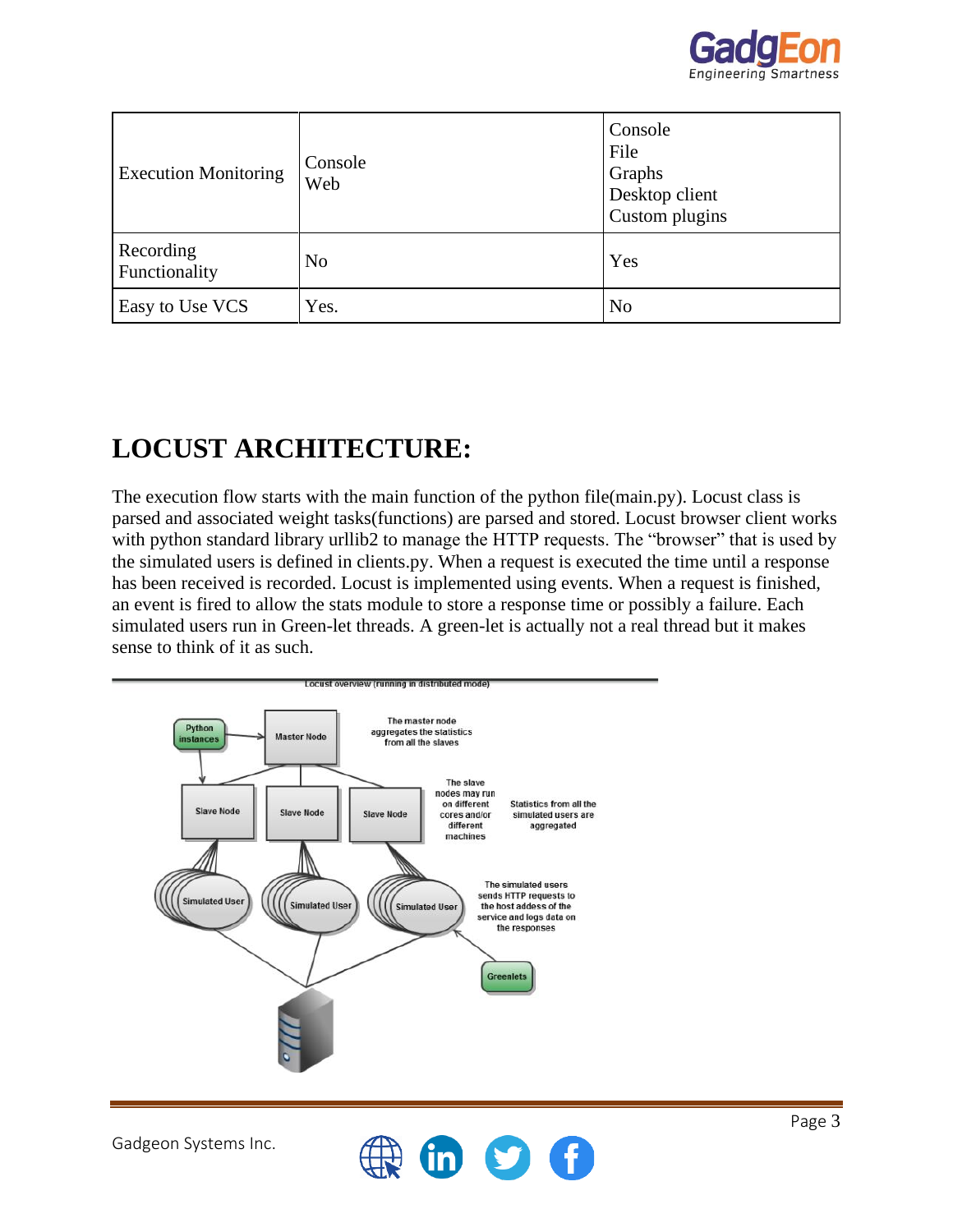

## **How To Write Tests**

One of the nicest features of Locust is that configuration is done via "Plain Old Python." You simply create a file named  $locustfile.py$  and all configuration for your load tester and its tests is done there.

Here's an example locustfile.py, which defines a simple user behavior which consists of a single "task" which gets a specific webpage:

```
from locust import HttpLocust, TaskSet, task
class UserBehavior(TaskSet):
     @task
    def get something(self):
         self.client.get("/something")
class WebsiteUser(HttpLocust):
     task_set = UserBehavior
```
We can add a second task as follows:

```
class UserBehavior(TaskSet):
     @task
    def get something(self):
         self.client.get("/something")
     @task
    def get something else(self):
         self.client.get("/something-else")
```
When the above UserBehavior is run, Locust will randomly choose between each of the tasks and run them. If you want to **weight** different tasks differently, so that one is run twice as much as the other, you can add weighting as follows:

```
class UserBehavior(TaskSet):
     @task(2)
    def get something(self):
         self.client.get("/something")
     @task(1)
    def get something else(self):
         self.client.get("/something-else")
```
These task weights are ratios across all defined tasks, so here get something would happen twice as often during the load test.

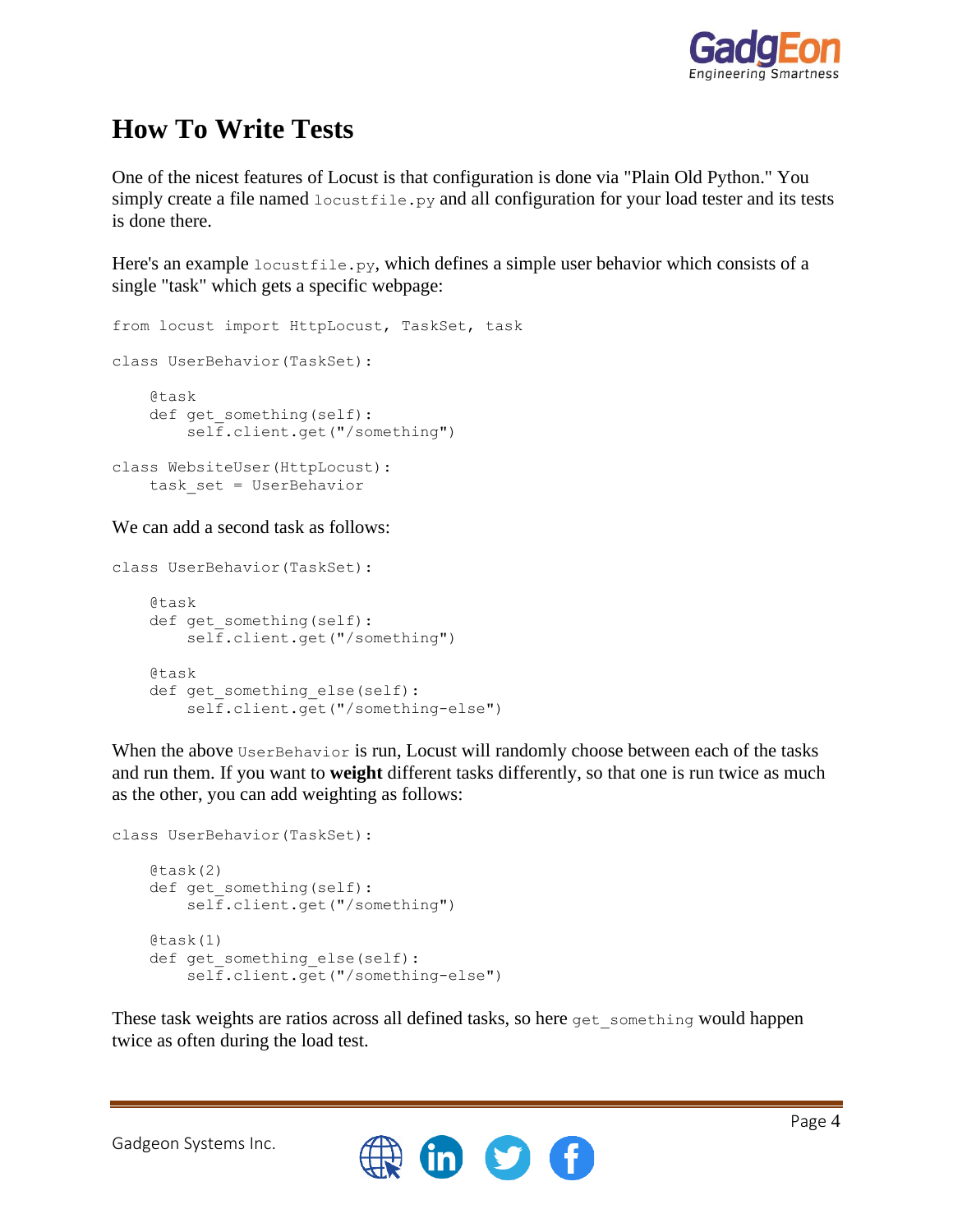

You can also write tasks which compose other tasks, to perform a sequential or serial set of tasks in a specific order. This lets you define a user flow through multiple requests. For example: $\wedge$ 1

```
class UserBehavior(TaskSet):
    Qtask
    def get something(self):
         self.client.get("/something")
     @task
    def get something else(self):
         self.client.get("/something-else")
     @task
    def get two things(self):
         self.get_something()
        self.get something else()
```
A TaskSet class can optionally declare an on\_start function, which is called when a simulated user starts executing that TaskSet class. This can be used to log in or apply credentials once before beginning the load test:

```
class UserBehavior(TaskSet):
    def on start(self):
         self.client.post("/login", {
            'username': 'foo', 'password': 'bar'
         })
     @task
    def get something(self):
         self.client.get("/something")
```
# **Running Locally**

To run Locust, you run the locust command in the same directory as your locustfile.py:

```
$ locust --host=http://localhost:5000
```
To update your <u>locust io</u> tests, you have to open up the Python file in your favorite IDE or even a text editor. To update your JMeter tests, you have to (first download and then) open up the clunky JMeter GUI - or take a wild stab at a direct XML update.

When you have a large number of similar tests - which most of the micro-services are beginning to get to - the need for common code/components in your tests becomes apparent. This is easy to implement in your **[locust.io](http://locust.io/)** tests; your performance tests can become just as modular as any of the other code in your repository. Not so easy in JMeter. There's little scope for re usability there, especially across services, where there is essentially zero reuse.

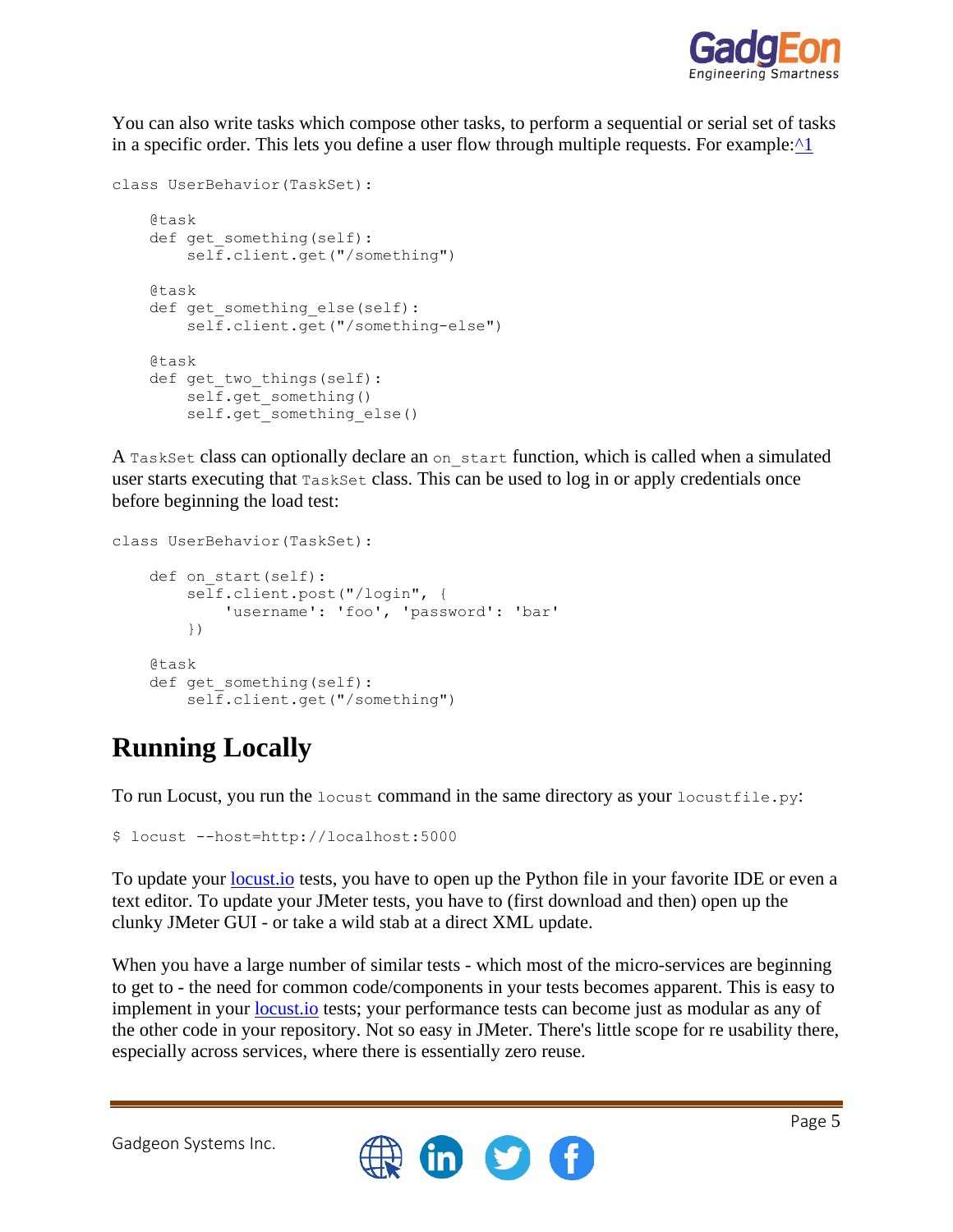

# **Running Distributed**

Running locally is fine for basic testing and getting started with Locust, but most applications will not receive a significant load if you're just running it from your local machine. It's almost always necessary to run it in distributed mode. This is easy to do with a couple AWS nodes.

After installing Locust and moving your locustfile.py to all nodes, you can start the "master" node:

```
$ locust --host=http://localhost:5000 --master
```
Then start any "slave" nodes, giving them a reference to the master node:

```
$ locust --host=http://localhost:5000 --slave\
   --master-host=192.168.10.100
```
### **Downsides**

As nice as Locust is, there are a small number of downsides. First, statistics are pretty bad or nonexistent for the results of the test, and could be better (e.g., there are no graphs, and you can't correlate an increased failure rate with a higher load without running multiple tests). Second, it's sometimes hard to get details about error responses beyond the status. Finally, it's non-trivial to do non-HTTP or non-RESTful requests (although this is admittedly rare).

#### **The UI**

The interface will open a page with two inputs. In the first of them, "Number of users to simulate", we have to enter the number of users (e.g. 10.0). in the second, "Hatch rate", you specify the number of users that will be created in a second (e.g. 1). When running a test with given values, you will see the test statistic.